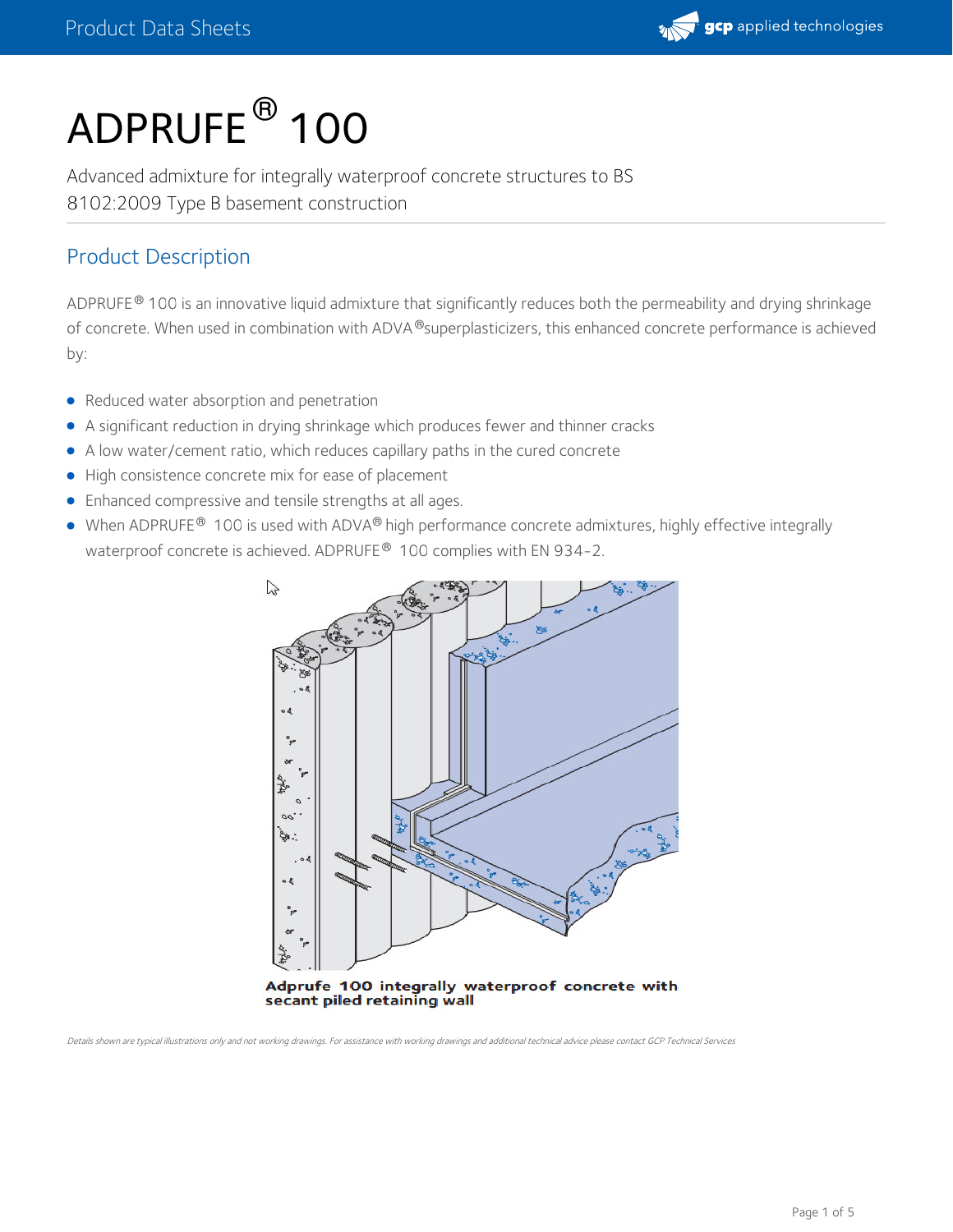

### Product Advantages

- Design Flexibility Can be combined with GCP membranes or cavity drain systems for enhanced protection in critical applications providing compliance with NHBC Chapter 5.4 combined system requirements from a single source
- Reduces drying shrinkage and permeability of concrete
- Improved consistence resulting in easier, more complete compaction when containing ADVA superplasticiser
- Can be used in all types of concrete, with all types of cementitious binders
- Concentrated, liquid formulation considerably less than other liquid systems and more easily dispersed than a powder
- No expansive agents
- **Improves early strength**
- Can be combined with GCP membranes or cavity drain systems for enhanced protection in critical applications

#### System components

- $\bullet$  ADPRUFE <sup>®</sup> 100 liquid waterproof concrete admixture
- $\bullet$  ADVA<sup>®</sup> high range water reducing/superplasticizing admixture.
- <code>ADCOR®</code> SAS 500S the ultimate self adhesive hydro expansive waterstop system for construction joints & penetrations
- SERVISEAL<sup>®</sup> AT PVC/hydrophilic co-extruded waterstop for designed movement joints
- BETEC<sup>®</sup> 350 cementitious compound for sealing tie-bar holes.

### Applications

- <code>ADPRUFE® 100</code> provides structurally integral waterproofing (Type B construction) as defined in BS 8102:2009 and is suitable for Basement grades 1 to 3
- Water retaining structures
- **•** Swimming pools
- **Elevator pits**
- **•** Tunnels

## <code>ADPRUFE $^\circledR$ </code> concrete typical properties

| <b>PROPERTY</b>                                               | <b>PLAIN CONCRETE</b> | ADPRUFE <sup>®</sup> 100 |
|---------------------------------------------------------------|-----------------------|--------------------------|
| ADPRUFE <sup>®</sup> 100 Dosage Rate (Litres/m <sup>3</sup> ) | Nil                   | 2.5                      |
| ADVA <sup>®</sup> Dosage Rate % B.W.C                         | Nil                   | $0.4 - 1.2%$             |
| Typical Cement Content (kg/m <sup>3</sup> )                   | 360                   | 360                      |
| Effective Water / Cement Ratio                                | 0.5                   | 0.4                      |
| Consistence Slump Class                                       | S3                    | S <sub>3</sub>           |
| Setting Time (Minutes)                                        | 340                   | 390                      |
| Air Content (%)                                               | 0.9                   | 0.9                      |
|                                                               |                       |                          |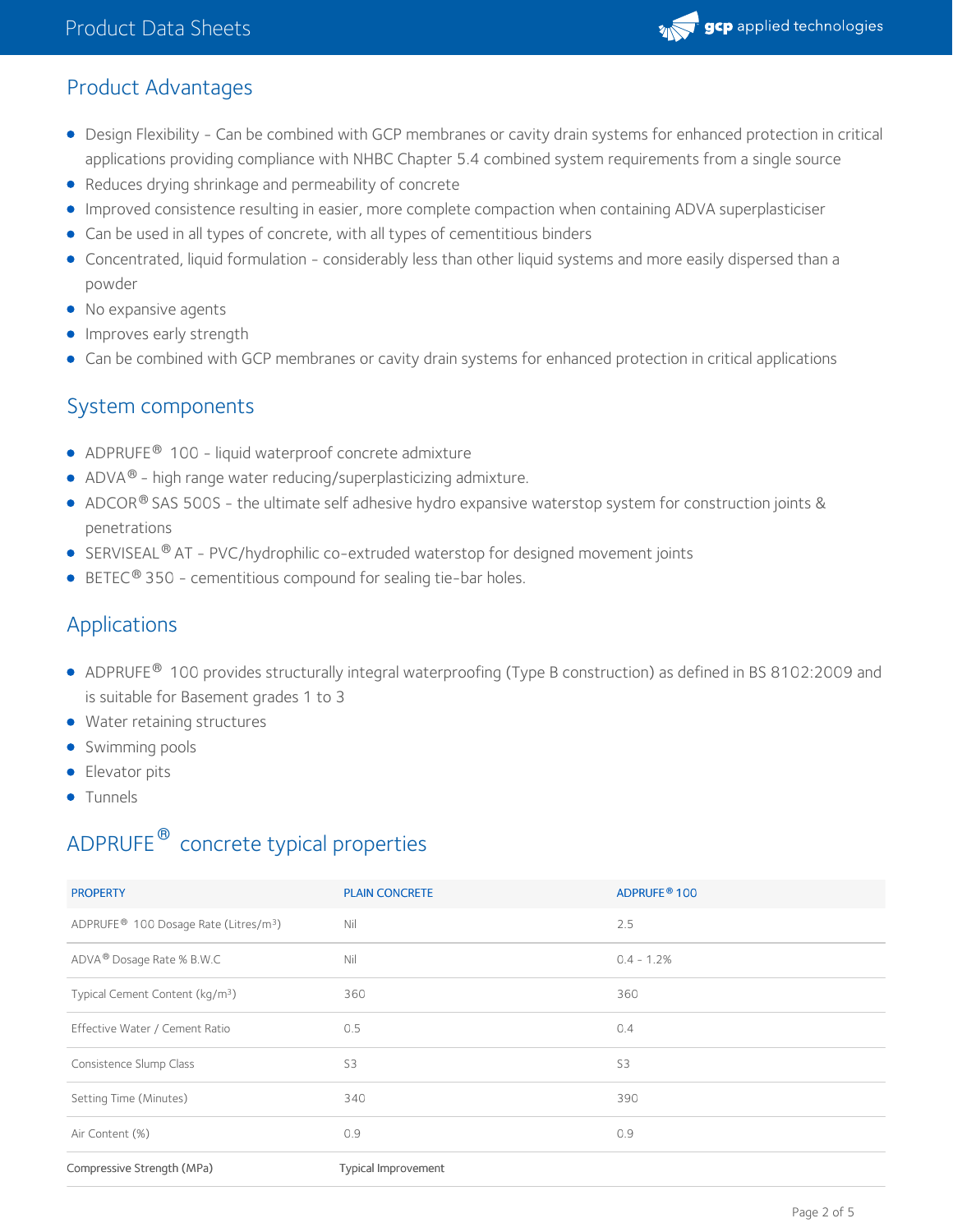

| 1 day                               | 11         | $+73%$ |
|-------------------------------------|------------|--------|
| 3 days                              | 26         | $+65%$ |
| 7 days                              | 36         | $+47%$ |
| 28 days                             | 48         | $+42%$ |
| Water Absorption (%)                | 2.6        | $-58%$ |
| ISAT-ml/m <sup>2</sup> /sec)        |            |        |
| 10 minutes                          | 0.246      | $-62%$ |
| 30 minutes                          | 0.125      | $-57%$ |
| 60 minutes                          | 0.117      | $-59%$ |
| Water Vapor Permeability (gm(Ns)-1) | $6.60E-10$ | $-56%$ |

### Design Criteria

Concrete structures must be designed in accordance with BS EN 1992-1-1, BS EN 1992-1-2, BS EN 1992-3 and BS 8102, or a comparable code. Concrete containing ADPRUFE  $^{\circledR}$  should be designed in accordance with the requirements of BS EN 1992-1-1 having a maximum crack width of 0.3 mm; water retaining structures should be designed in accordance with BS EN 1992-3 having a maximum crack width of 0.2 mm, when the hydrostatic pressure/ wall thickness is ≤ 5. Additional design guidance for dwellings is given in The Building Regulation Approved Document, Basements for Dwellings.

 $\mathsf{Note:}$  ADPRUFE  $^\circledR$  100 is not recommended for elevated concrete decks. ADPRUFE  $^\circledR$  100 is not intended or recommended for use in areas where concrete is expected to be exposed to repetitive freeze/thaw cycling, unless the concrete has been air-entrained Consult GCP for further advice.

#### Admix Properties

- **•** Appearance: Straw coloured clear liquid.
- Air Entrainment: Product does not entrain additional air.
- Chloride Content: Nil.
- Alkali Content: N/A
- Specific Gravity: Approx. 0.912.

### Addition Rates

|                                                  | <b>ADDITON</b> | <b>PER</b>       |
|--------------------------------------------------|----------------|------------------|
| ADPRUFE <sup>®</sup> 100 for waterproof concrete | 2.50L          | m <sup>3</sup>   |
| ADVA® Superplasticizer                           | 400-1200 ml    | 100 kg of cement |

Note: Optimal ADVA ®addition rate should be determined by trial mix to ensure specified consistence and maximum water/cement ratio is achieved. Trial mixes should always use specific cements and aggregates that will be used in the concrete. For further advice, consult GCP.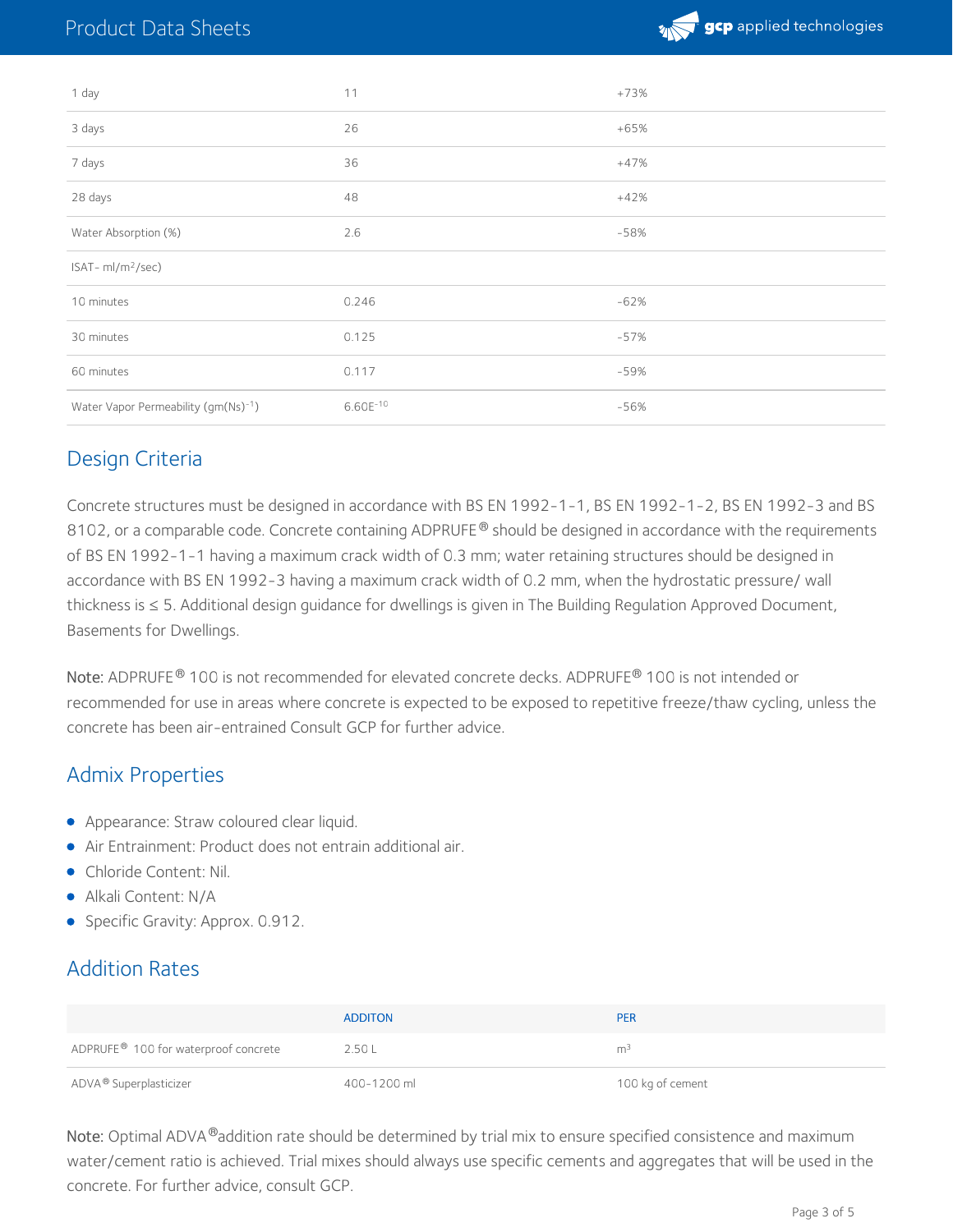

All declared values shown in this data sheet are based on test results determined under laboratory conditions and with the product sample taken directly from stock in its original packing without any alteration or modification of its component parts.

#### Compatibility with Cements

ADPRUFE  $^\circ$  100 can be used with all general purpose cements and combinations including type II additions. For use with special cements we recommend that you consult GCP.

#### Compatibility with Other Admixtures

As with all concrete admixtures, ADPRUFE® 100 should not be pre-mixed with other admixtures or chemicals. The product is engineered to be used with GCP ADVA®superplasticizers, but must be dosed separately. Physical properties of the concrete may be adversely effected if ADPRUFE $^{\circledast}$  is used with other admixtures and chemicals.

#### Delivery and Storage

<code>ADPRUFE®</code> 100 is supplied in 25 and 205 liter non-returnable containers or in 1000 liter transitanks. Store under cover and protect from frost.If the product freezes, contact GCP for advice. Shelf life is 12 months in original, unopened containers. For other system components, refer to separate product data sheets.

#### Mix Design

ADPRUFE  $^\circ$  100 is engineered for use in concrete with medium to high consistence with an effective water/ cement ratio of 0.40 – 0.45. GCP recommend the use of ADVA ®superplasticizers (see separate product data sheet).

Where alternative superplasticizers are used, ensure they produce the specified consistence and effective water/cement ratio, at the equivalent cement content. When non GCP superplasticizer is being considered we recommend trial mixes to ensure compatibility. For further advice consult GCP.

#### Dispensing

It is preferable that ADPRUFE® 100 should be introduced into the mixer by means of automatic dispensing equipment.

#### Concrete Placement

Place concrete in accordance with the recommendations of BS 8000 1990 Section 2.2. Fully compact all concrete using best practices. Do not place concrete when ambient temperatures are 5 °C or less. Refer also to ADPRUFE  $^\circ$ Technical Bulletins for guidance.

#### **Curing**

Concrete should be cured in accordance with the recommendations given in BS EN 13670.